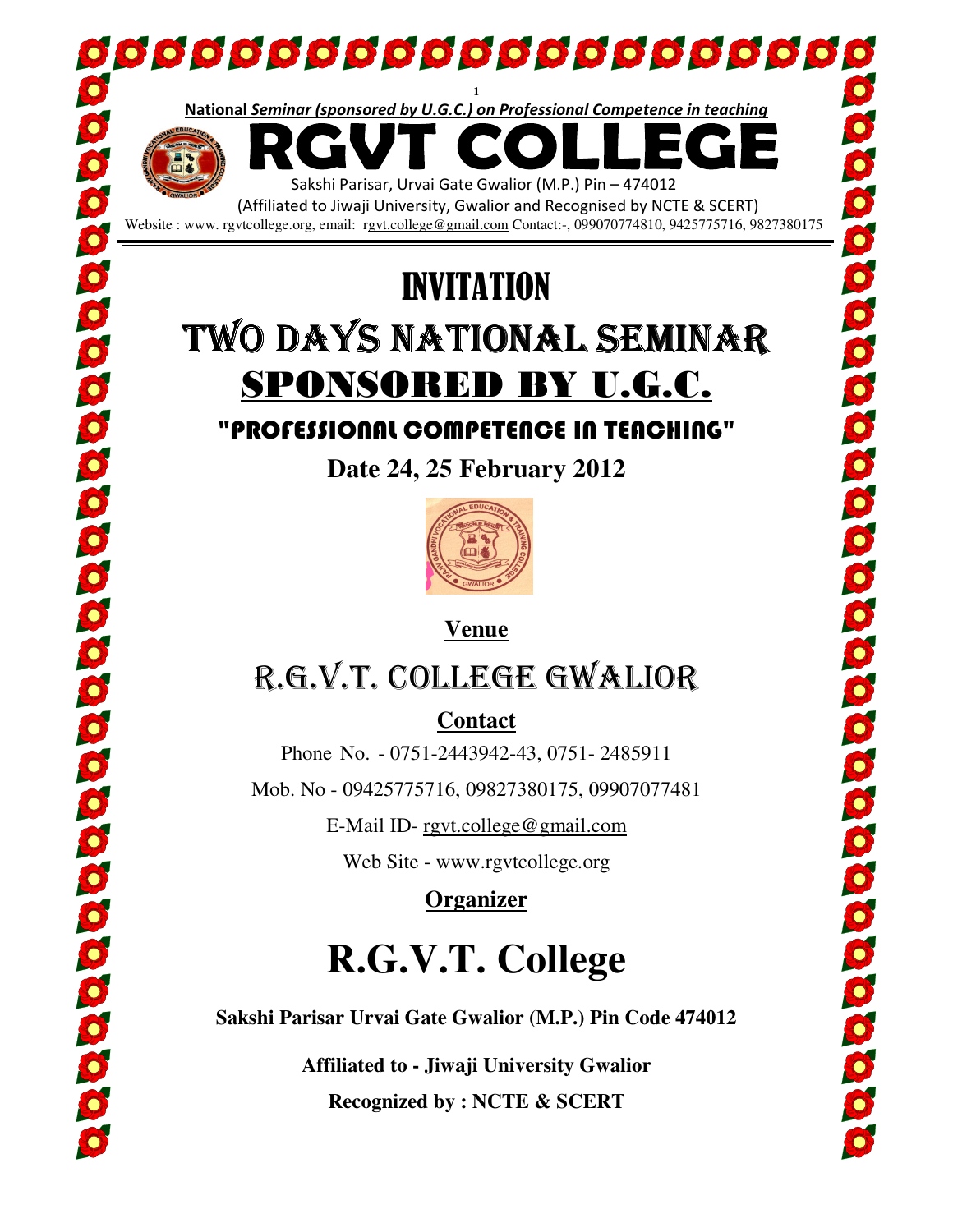National Seminar (sponsored by U.G.C.) on Professional Competence in teaching **2**



l

Sakshi Parisar, Urvai Gate Gwalior (M.P.) Pin – 474012

(Affiliated to Jiwaji University, Gwalior and Recognised by NCTE & SCERT) Website : www. rgvtcollege.org, email: rgvt.college@gmail.com Contact:-, 099070774810, 9425775716, 9827380175

## **Registration Fees Registration**

Research Scholars / Students (Registration + Meal) - Rs. 1000/-Teacher Participant (Registration + Meal) With Accommodation (Registration + Meal) - Rs. 2000/-- Rs. 2500/-

### **Advisory Committee**

#### TECHNICAL COMMITTEE -

#### **Prof. S.R. Singh Sengar**

(Dean Faculty of Education of Arts MGCGV, Satna)

Prof. Dr. A.K. Sharma (Dean Faculty of Education Jiwaji University , Gwalior)

Dr. C.V. Laghate (Principal Govt .Education College, Gwalior)

**Prof. Sudha Sharma** (Head Education. R.B.S College Agra)

**Dr. Renu Shrivastava** (President Education. Study Board)

Dr. Mukesh katare (Sr. lecturer Govt Education College, Gwalior

#### KEY NOTE ADDRESS-

**Prof. Madhureswar Parekh** (Edu. Dept.. Rajasthan University Jaipur)

**Dr. J.P. Dubey** (University of Delhi)

Dr. U.C. Tiwari ( Principal Govt. S.L.P. College, Morar

SPEAKER–

**Prof. Kalika Yadav** (Dean Faculty of Education Barakattulla Univ. Bhopal)

**Prof. A.R. Sharma** (R.B.S. College Agra)

## **Organization Committee Organization**

#### PATRON - Mrs. Manjulata Singh Tomar (Chairman)

| Convener                                 | - Mrs. Parul Mishra                  |  | 09827380175                               |  |
|------------------------------------------|--------------------------------------|--|-------------------------------------------|--|
| Organizing Secretary - Dr. Anjana Kumari |                                      |  | 9425775716                                |  |
| Coordinator                              | - Dr. Aruna Sharma                   |  | 9907077481                                |  |
| Treasurer                                | - Mr. Atul Shridhar                  |  |                                           |  |
| Members -                                |                                      |  | - Mr. Arun Chatuevedi, Mr. Pawan Rajoriya |  |
|                                          | Mr. Mukesh Sharma, Mr. Ananad Koshal |  |                                           |  |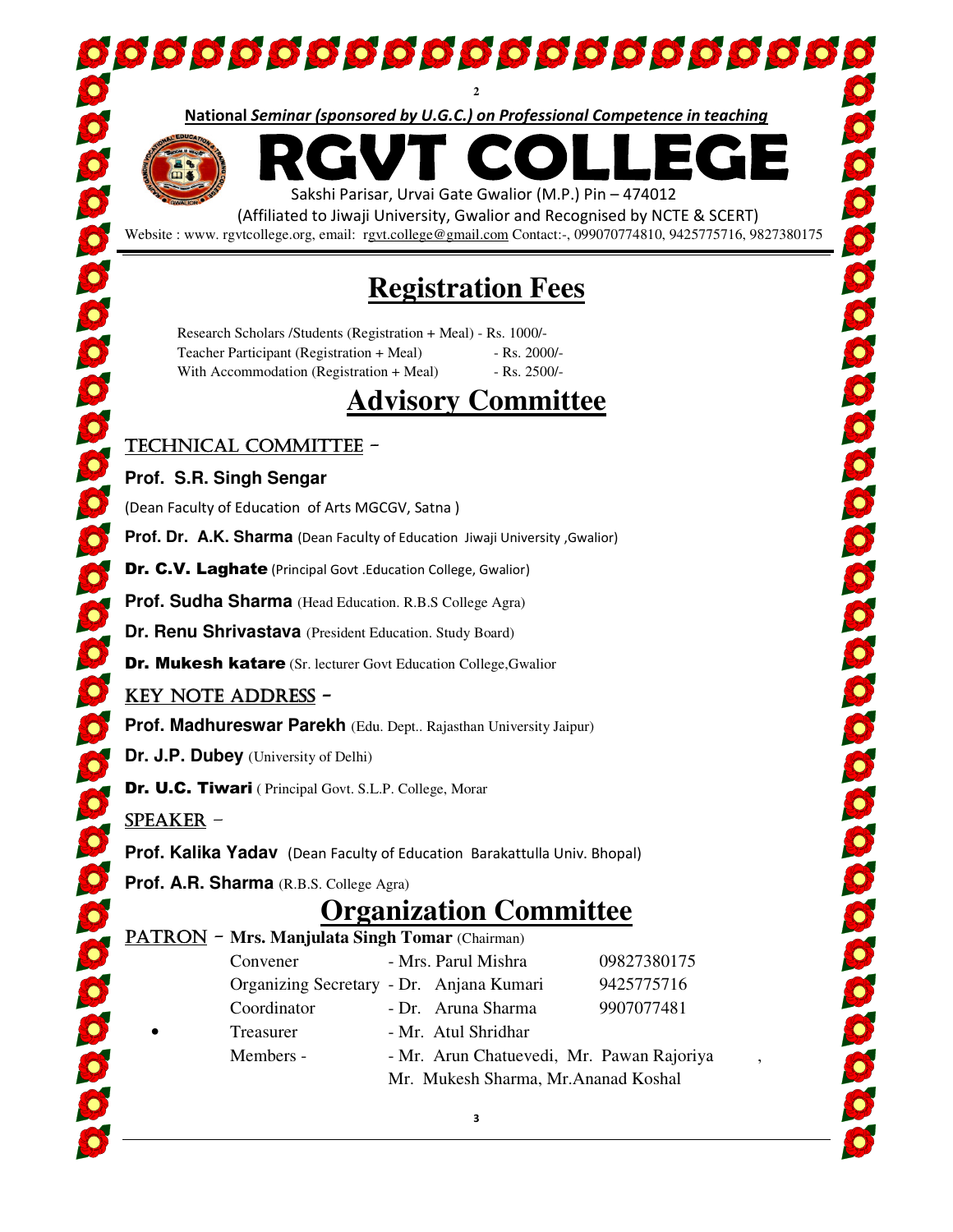00000000000000000000000

National Seminar (sponsored by U.G.C.) on Professional Competence in teaching



 (Affiliated to Jiwaji University, Gwalior and Recognised by NCTE & SCERT) & Website : www. rgvtcollege.org, email: rgvt.college@gmail.com Contact:-, 099070774810, 9425775716

## **AIMS & OBJECTIVES OF SEMINAR &**

 The Development any democratic country depends upon the status and quality of teachers, therefore teacher should have light academic and professional competencies

 Since Independence the general scholarship, character and conducts of the teachers have deteriorated in place of improving because the main emphasis is given on theory courses which does not help in preparing effective teachers. Teacher must know the teaching theories, acts, operations, an acquire teaching; competencies. The government of India has realized this problem of teacher education and formed national council of teacher education (NCTE) to look after the status of the teacher of the country. Thus, to improve the quality of education. It is only the teacher who can change the society and prevent the continuous fill in moral values. ore teacher should have light academic and professional competencies<br>nce Independence the general scholarship, character and conducts of the teachers have<br>orated in place of improving because the main emphasis is given on The Development any democratic country depends upon the status and quality of te<br>re teacher should have light academic and professional competencies<br>cce Independence the general scholarship, character and conducts of the t

 Keeping these circumstances in mind a National seminar has been organized to now and exchange the revise of teaching experts for ultimately improving the quality of education in the country.

#### **Sub Theme**

0000000000000000000000000000000

•

5

- 1. Current Innovations in teacher education.
- 2. Different Barriers of teacher education.
- 3. Need and significance in service programme.
- 4. Remedial measures in teacher education in the light of National policy of education.
- 5. Present status of teacher in quality education.

#### **HOW TO REACH**

RGVT College is Situated in Gwalior near the Urvai Gate of Fort it is connected by Rail, Road and Air. The College is 4 kms from the Railway Station & Bus Stop.